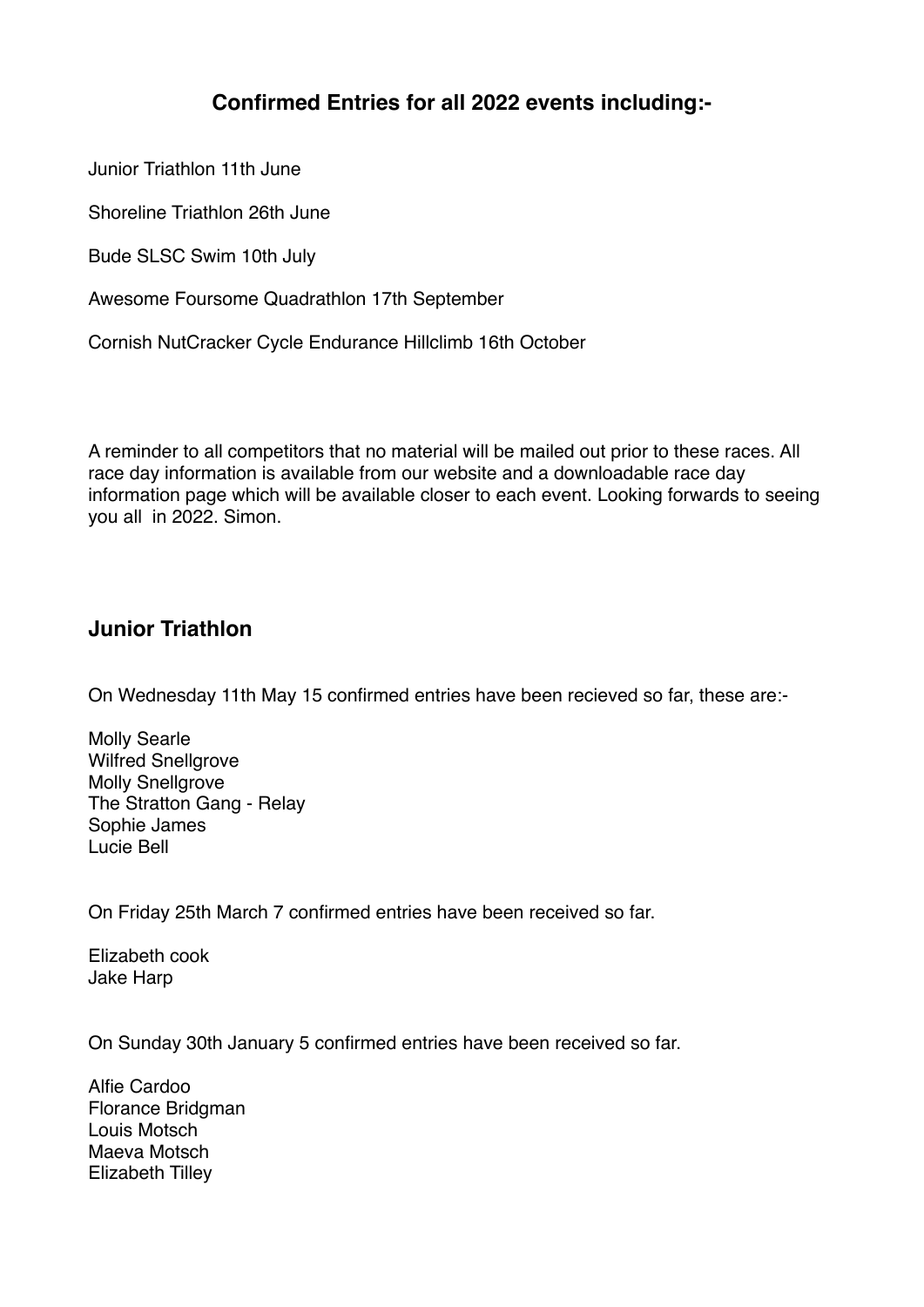#### **Shoreline Triathlon**

On Wednesday 11th May 156 confirmed entries have been recieved so far, these are:-

Dan Linton Paul Sharpe Geoff Panter Michael Ayre Sam Sharp Sam Pantling Alex Swan Kelcey Pillage Martin Pillage Cyril Cox Anne Bills Kev Hogarth Anne Hockridge Tony Borrell Frank Fogarty Clare Sharp Jason Mann Claire Pipe Kevin Woodley Nick Smith Frank Reay Michael Livingstone Rosalind MacKenzie Duncan MacKenzie Dan Lee Damian Railston Paul Cottle Jonathan Chapple Harry Page Olly Smith Eddie Smith Mishka Mayers The B Boys - Todd, Steve and Drew - Relay Richard Parker Larry Newton SBR Relay Team - Relay Alannah Smyth

On Friday 25th March 117 confirmed entries have been received so far.

Elliot Snow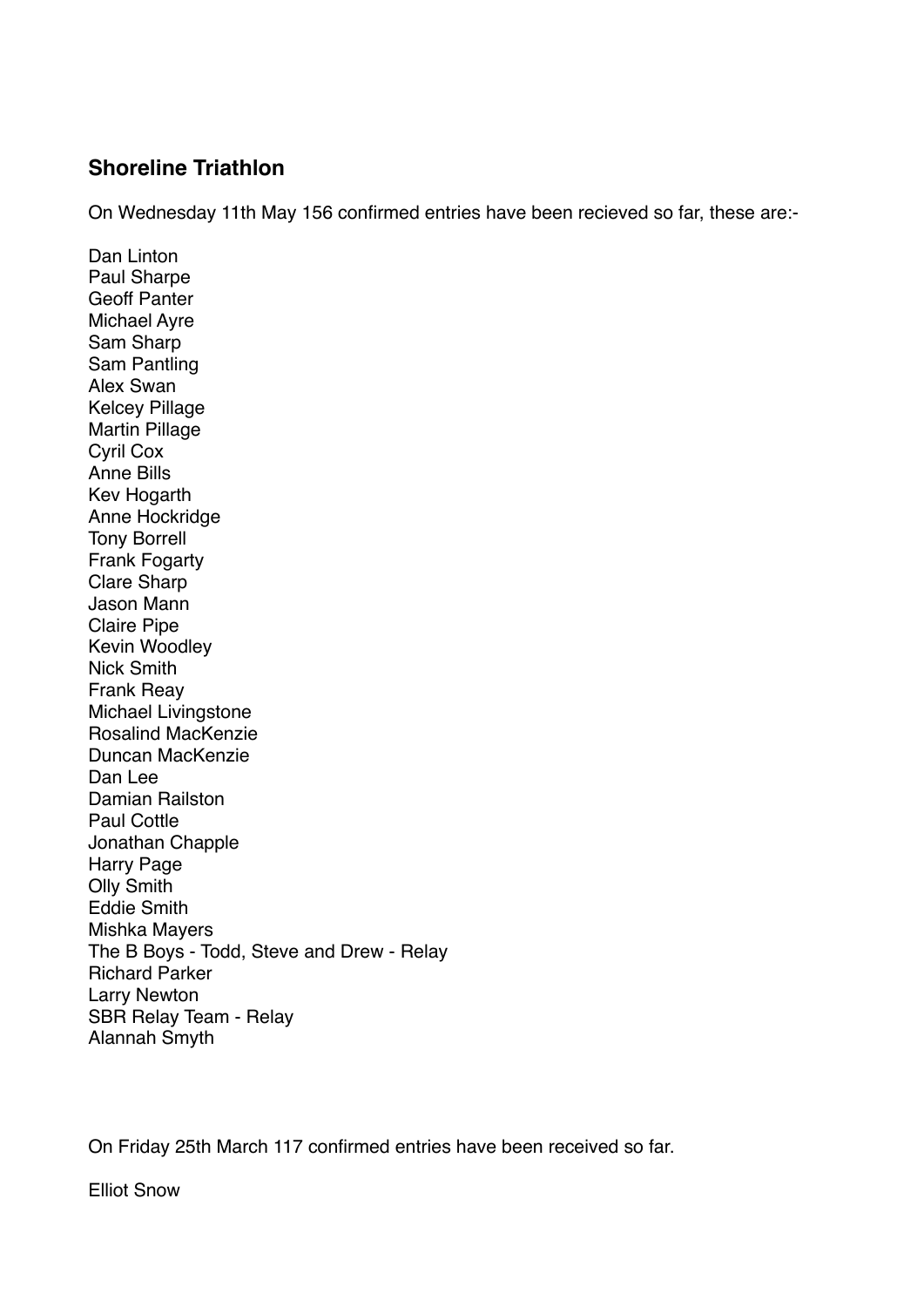Eleanor Wells Robert Bunney Michael Davey The Bride to be with Jayney and Melanie - Relay Matin Hughes Gary's Old Girls - Relay Jackie Martin Ben Hockridge Christopher Heywood Lorrie Woolgar Joe Weghofer Bryonie Bedford Gary Pethick Sammie Holley Becky Cottle Mike Clark Elliot Smith Jack Ross Andrew Nock Hel's Angels - Relay Mark Alderman Tim Searle Marcus Johns Mark Turner Charlotte Hayward Rebecca Redfern Sam Louwers Alice Tavinor Hobbshock - Relay Andrew Sant Rob Moore Kerri-Ann Upham Lizzie Crocker

Alex Caers

On Sunday 30th January 75 confirmed entries have been received so far.

Kirstine Davies Robbie Bridgman James Marshall Alice Martin Paul Hawkins Barrie Slee Glenn Morgan Josephine Morgan Tom Aylen Andy Evans Tony Ward Stephanie Rakhshani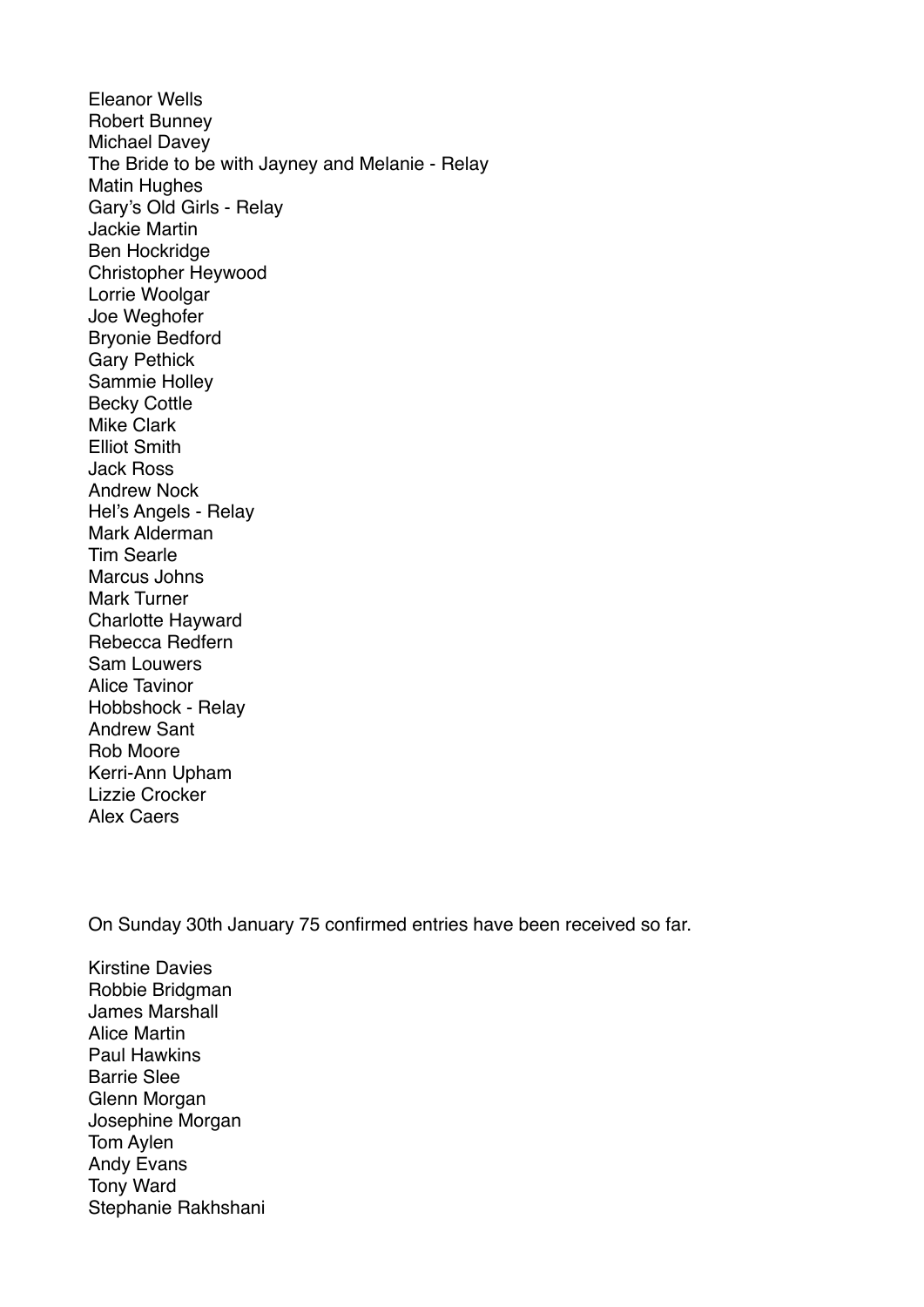Nicolas Cooper Karl Jacobsen Karen McQuilkin Saul Barraclough John Jacobsen James Gibbs Eleanor Murray Cordelia Preece Mark Moran Jo Wright Shaun Ingram Melissa Pinfield Andrew Stokes Steve Carruth Sarah Welburn Barrie Huxtable Claire Cardoo Matt Higgs Adam Goldthorp

On Thursday 30th December 44 confirmed entries have been received so far, these are:-

Matt Turley Helen Mackie Cath Bateman Lucy Davies Paddy Agnew Dermot Dalton Peter Leatherbarrow Laura Bedson Rachel Dalton Llywi Scholey Chris Aylen Greg Pittam Brian Mullholland Fiona Kingston Rob Hawthorne Run DMC - Amanda, Darren and Clare - Relay Dave Smith Jane Webber Bryn Holmes Drew White Michael Askew Susan Taylor Laurence Foster Rich Cook Richard Barnhouse Christian Stalder Michael Patterson Alison Green Zack Davis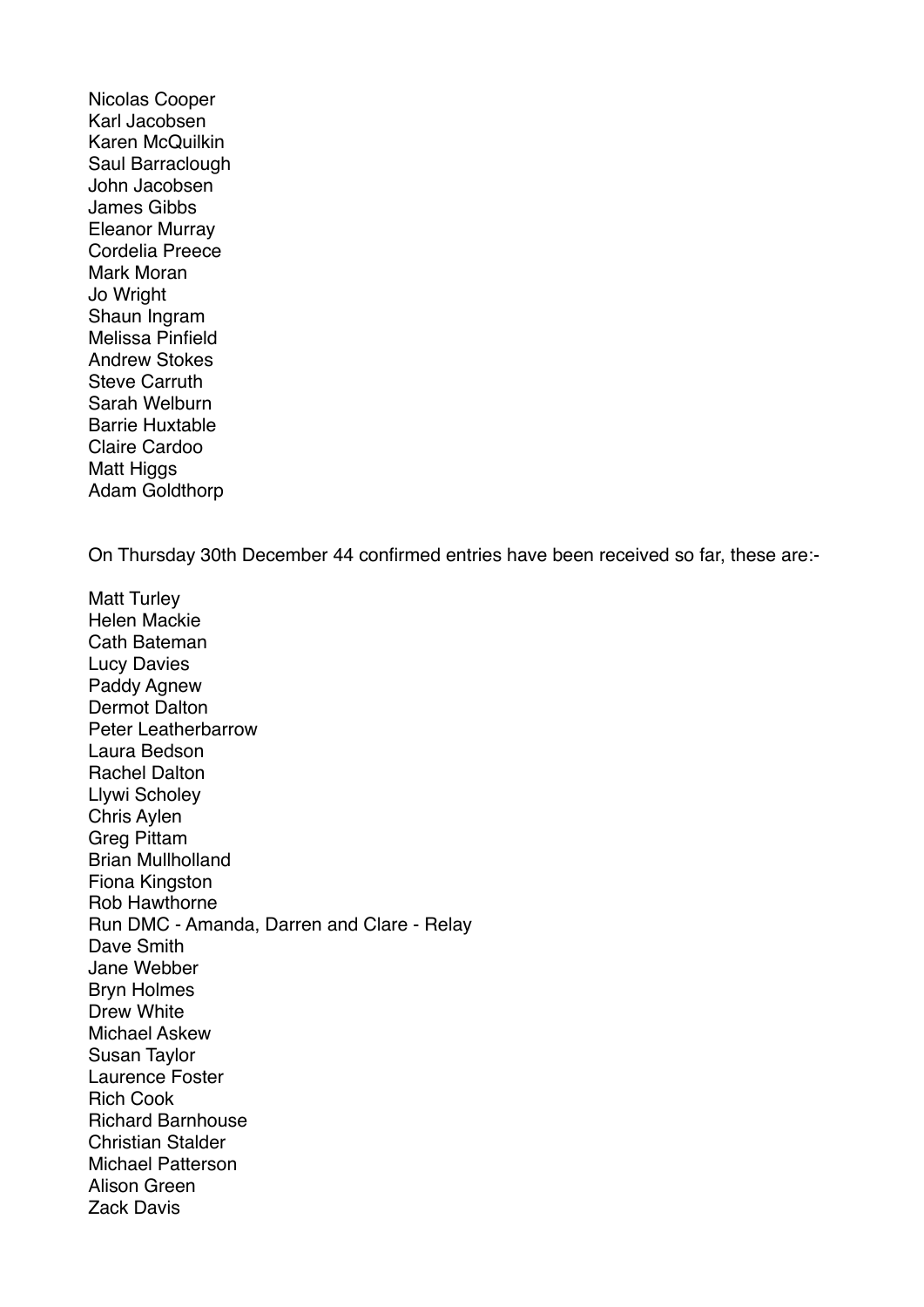Jobe Harris Martina Gola Pete Lawrence Chris Murray Judy Blee Laura Didwell Caroline Hockridge Paula Odam Faye Treffry Mark Kilburn Simon Williams Jon Highet

## **Bude SLSC Swim**

On Wednesday 11th May 25 confirmed entries have been recieved so far, these are:-

Clare Barnett Heather Hodge Mike Jones Kerry Friend Simone Pantling Simon Davies Pauline Warner Beccy Farrow Susanna Gill Helen Tilley Louise McKee

On Friday 25th March 14 confirmed entries have been received so far.

Jackie Martin Petra Nunn Jane Duncan

On Sunday 30th January 11 confirmed entries have been received so far.

Seb Lechanoine Colleen Finn Jon Waters Sue Penaluna Paul Hammett Graham Cruickshank Nicky Brogan Sue Hanson Andrew Rutley Tracy Duchene Judith Hillier